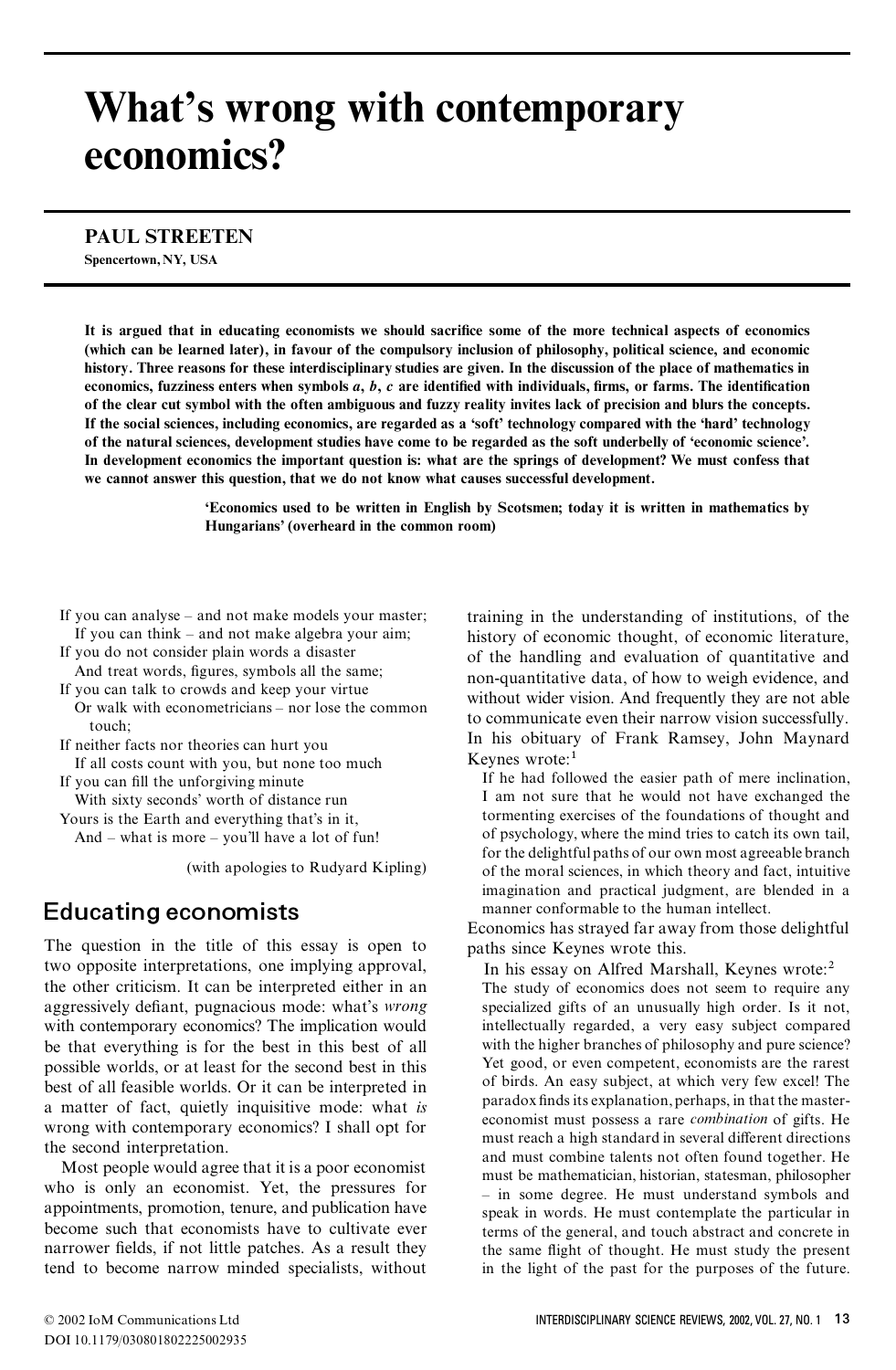disinterested in a simultaneous mood; as aloof and are candidates for inclusion.<br>incorruptible as an artist, yet sometimes as near the earth Those of us who accent to

long way from these types of skill. Judged by its own<br>criteria, it can be said to be a great success. Most<br>we should sacrifice some of the more technical aspects examples of the profession think they are making<br>important contributions. Economists can get good jobs<br>and are sought after, the discipline attracts good minds,<br>is rigorous and unified, and, in spite of occasional<br>sniping the profession, expressed by its most senior members<br>in presidential addresses and on similar ceremonial<br>occasions, among them Kenneth Boulding, Ragnar<br>Frisch, Wassily Leontief, David Worswick, Henry<br>Phelps Brown, Lawrence

at the expense of 'creativity' and problem solving;<br>and that the principal weakness of graduate education was an underemphasis of the linkages between tools,<br>was an underemphasis of the linkages between tools, was an underemphasis of the linkages between tools,<br>both theoretical and econometric, and real world<br>problems. Graduate students who come to economics<br>from other fields can obtain PhDs with little or no<br>from which economis

My criticisms, like those of the commission, do not precision and rigour (a friend of mine used to call it apply so much to excessive teaching of mathematics rigor mortis) of mathematical economics. Conclusions (although it can crowd out other activities and interests, may be valid but are frequently untrue. and be quite useless in the later career of the student,  $\overline{A}$  good education in moral and political philosophy especially if he or she seeks a non-academic job), would avoid, or at least reduce, the all too numerous but, as David Colander has pointed out, to what is hidden biases in economic reasoning, the smuggled-in left out and to what is illegitimately appropriated. value premisses, and the frequent naturalistic fallacies Arrogance (often combined with a feeling of inferiority (the jump from an 'is' to an 'ought'). Again, it would vis a` vis mathematicians and physicists) about a lack save reams of wasted disputations. So, I conclude, of awareness of these limitations may be a tolerable for knowing philosophy, the economist becomes a flaw, but intolerance of any other approaches com-<br>better economic theorist. monly found, whether alternative or complementary In 1982 an exchange took place between the Nobel to the orthodox approach, is not. Scholars should be Laureate and Yale professor James Tobin and the above all open minded and tolerant and, if possible, Harvard philosopher, sometimes called the rich man's also humble. Rawls, Robert Nozick, on 'social justice in the Reagan

into areas from inside and outside economics. Inside a philosopher who's learned a little bit of economics.' economics, the study of institutions, economic literature, To this Nozick immediately responded: 'Unless it's the history of economic thought, the interpretation an economist who hasn't learned any philosophy.' of quantitative and qualitative data, how to weigh On this occasion, I confess, I agree with Nozick.

No part of man's nature or his institutions must lie evidence, and economic history are neglected. Outside entirely outside his regard. He must be purposeful and economics, philosophy, politics, history, anthropology

incorruptible as an artist, yet sometimes as near the earth<br>as a politician.<br>Undergraduate and graduate education has moved a<br>and reflect on what type of education is most con-

in logic and the theory of knowledge will make the statement that modern economics is 'the celestial<br>
mechanics of a non-existent world'.<sup>4</sup><br>
The US Commission on Graduate Education in<br>
Economics, consisting of very distinguished American<br>
mainstream economics, reported in

siderable scope for improvement in ensuring that students' truth, and the easy transition from tautology to false-<br>knowledge of economic problems and institutions enables hood (e.g. the Laffer curve, some treatments of uti them to use their tools and techniques on important and profit maximisation) are frequently the bane of problems. economics. They also lie at the heart of the alleged

What is left out of the curriculum can be divided era'. Tobin said: 'There's nothing more dangerous than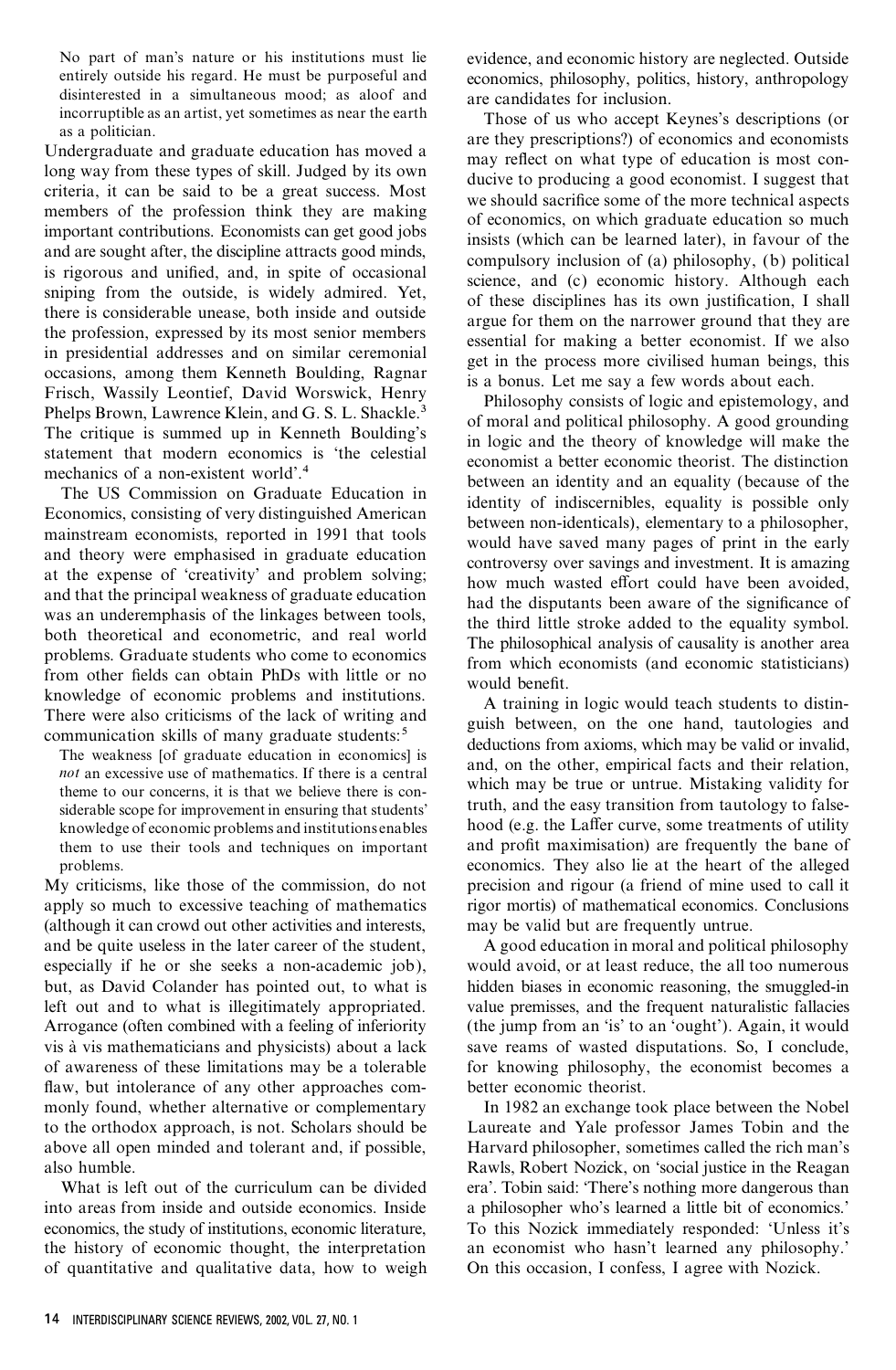Political science, or, less ambitiously, politics as Education is, of course, more than acquiring skills or it is known in England, makes the economist a *aptitudes*; it involves also the acquisition of *attitudes*. better applied economist. The knowledge of political We prefer our students to be not methodology driven, institutions and processes, and of political history, but reality and problem driven; to know the scope as makes the economist aware of the constraints and well as the limits of the techniques we teach them; to opportunities for getting policies implemented. What have some scepticism and humility, as well as pride I have in mind is not the usurpation and narrowing in their subject. The brightest will probably acquire of political science by economic method (or method- these traits in any case. But how do we make the ology as it is regrettably nowadays always called), as modal men and women use the box of tools with illustrated by the writings of Gary Becker<sup>6</sup> and the which we equip them properly, and prevent them from Public Choice School, which uses a brain transplant falling victims to the law of the hammer, according from the narrowest economic doctrines to politics,<sup>7</sup> to which a little boy, given a hammer, finds everything but its broadening, as was done for example by Albert worth pounding, not only nails but also Ming vases?<sup>8</sup> Hirschman, when he enriched economics with political I suggest that additional education in philosophy and categories by exploring 'voice' as an alternative to politics may also contribute to the right attitudes. 'exit'. Does this broadening not mean that we have to

when it comes to applying economic advice. Economists the time becoming more technical, specialised, promust take over the investigation into the political fessional, and fragmented? Unless we lengthen the variables in economic policy. And we should supple-<br>time of study, clearly some sacrifice is involved. It is ment the positive political economy by a normative to be hoped that mathematics will be taught more branch, concerned with analysing what pressure effectively in high schools, so that universities can be groups, what reformist alliances, what types of pro- spared this remedial training. Other more specialised gressive coalitions can be mobilised for desirable branches now included in the graduate curriculum policies and reforms. The can be acquired later, or may not be necessary at all

of economic forces within political, social, and moral society, the media, or business. constraints. This approach has to be supplemented When I was a student I went through the Oxford (and in some cases replaced) by the study of the school of PPE, which stands for philosophy, politics, operation and manipulation of political, social, and and economics (with an additional paper on social psychological forces within economic limits. More and economic history in the nal examination). Since fundamentally, the distinction between economic and those days the pressures towards specialisation have non-economic variables may not be tenable if the removed the compulsory philosophy and politics papers aim is to understand social problems. I shall say more and the economic history paper from PPE. I comon this below. pared my teachers and the successful older generation

as political ) history in the curriculum hardly needs a with those who had gone through the then more defence, although it is sadly neglected. As Andrew specialised economics syllabus at Cambridge. (Since Kamarck remarked in a discussion of this subject, those days there has been convergence, Oxford giving economic history calls for a different mindset from more specialised options, Cambridge fewer.) And I economics. It is not about equilibrium conditions, found that the Oxford products did not lag behind about how a situation once disturbed returns to its the Cambridge products in professionalism. Comparing initial state, but about change. Adam Smith did only Nobel prizewinners, the score is two to one in understand the conditions of change, but economists favour of Oxford: Hicks and Meade were Oxford

looking strategies, and of import substitution versus one should publish a 'Who should be who' and export promotion, would have gained in depth had perhaps a 'Who would be who'), was Oxford trained. the participants taken into account the historical Keynes himself, a genius, though Cambridge trained, phasing of these processes. Every point on demand transcended its educational limitations. and supply diagrams should have an added time The problem with American undergraduate education dimension, for memories of the past inevitably affect is that most American schools (with a few notable movements from this point to any other. Economists exceptions) teach so badly that the young people attempt to deal with expectations, but still draw have to go through remedial training in their early demand and supply curves in a timeless fashion. The university years. They are often almost illiterate widely accepted dictum 'bygones are bygones' misses when they enter university. At the same time, these entirely the mark, for bygones affect expectations youngsters are often eager to learn, have open minds, and therefore current behaviour. So I conclude that and are asking big questions. But while their minds the economist, qua economist, is a better theorist for are open and while they are eager to ask these large knowing philosophy, and a better applied and empirical questions, they do not have the basic training to economist for knowing political science and history. explore them. By the time they reach graduate studies,

Thomas Schelling talks of 'the absent colleague' sacrifice specialised education in a subject that is all Economists are trained in the study of the operation for economists entering public administration, civil

The inclusion of some social and economic (as well of economists who had sprung from this education have lost sight of it since. trained, Richard Stone was Cambridge trained. Roy The discussion of outward looking versus inward Harrod, a should have been Nobel Laureate (some-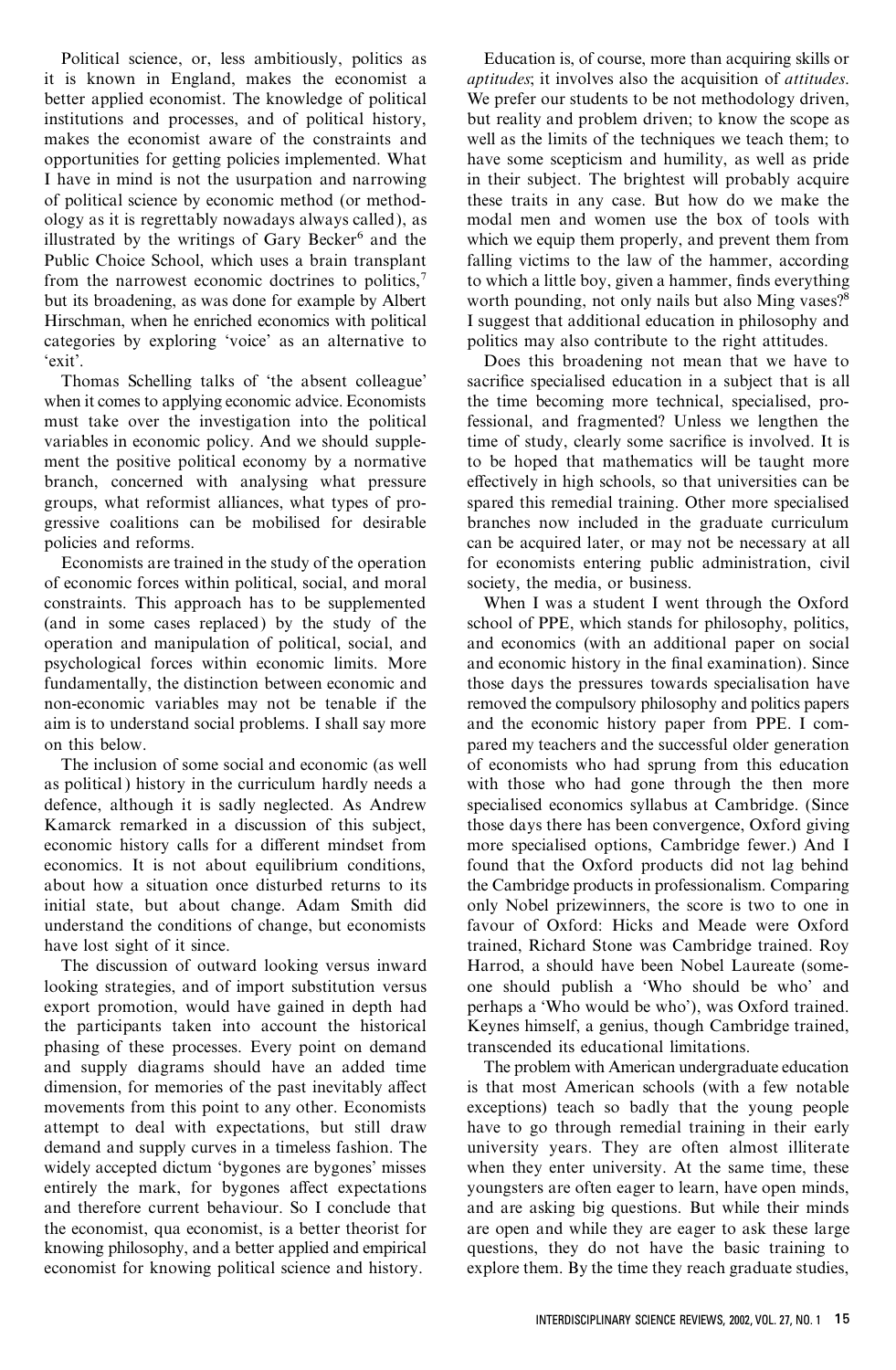the groundwork is in place, but the need to chase it is just because they are specialists in their fields after credits and learn the required techniques tends that the different members of a team have a contrito drive out time and interest in exploring wider bution to make to an integrated solution. We may areas, asking interesting questions. As a result, only think of them as members of a Royal Commission very few exceptional young people are led to approach or a Presidential Task Force, investigating problems the subject with a sense of reality and vision. The of controlling environmental pollution, deciding on majority are stuck in the mould of narrow experts. a family planning programme, planning a new town,

realistic economics that is more relevant to policy work, though highly desirable for certain purposes, issues. Sniping from the sidelines is done by feminist runs the risk of strengthening disciplinary borders economists, who emphasise argument by rhetoric, instead of abolishing them. One member of the team analogy, metaphor, pattern recognition, imagination, provides the economic perspective, another the demoand dialectical reasoning against the 'rigour' of math- graphic one, a third the political one, and the result ematics and the 'hard science' of masculine economics. is that each is confirmed in their own territory, The 'new' institutional economists, the school of experi- without an advance in theoretical knowledge. mental economics, some radical economists, and Second, it may be the case that certain assumptions, others have also criticised the narrowness of main- concepts, methods, or techniques, hitherto applied stream economics. In particular the environmental only to one area of study, yield illuminating results economists have questioned the narrowness and the when applied to another, previously analysed in quite blindness of conventional approaches. But by and different ways. There has been a considerable invasion

was signed by four hundred and sixty-three American and psychologists. Principal agent theory, the 'new undergraduate economics professors who are involved institutional economics', and work on the family in hiring new economists. They say that good teachers and on racial and gender discrimination have dealt of undergraduates do not receive currently necessary with areas traditionally discussed by sociologists. training in certain fields. Specifically, they would The assumption of maximising behaviour under conlike anyone they hire to have: a background in the straints has been fruitful, up to a point, in illuminating economic debates and literature of the past twenty the behaviour of consumers, firms, and farms. Its years and how those debates have shaped what success in these fields has encouraged its application economists as a profession believe; a solid training to political activities such as voting, party formation, in the models which they will be teaching to under- and government decisionmaking. Calculations of graduates; a knowledge of economic institutions and economic returns and cost–benefit analysis have been the role institutions play in the economy; an ability extended from profit seeking investments to eduto communicate orally, and in prose, the central ideas cation, health, birth control, the allocation of time conveyed in introductory and intermediate micro-<br>between work and leisure and among different leisure and macroeconomics; knowledge of the alternative activities, decisions about marriage and divorce, the approaches in economics and an ability to compare size of the family, and even to extramarital affairs. and contrast different approaches; and a knowledge Occasionally, though much less frequently, concepts of econometrics, but also of the limits of econometric used in political theory have been applied to economic testing. These characteristics are very rare in current problems. Albert Hirschman's use of 'voice' as an requirements for academic appointments. alternative to 'exit' is an example already mentioned.<sup>9</sup>

There are three reasons for interdisciplinary, multi- encompassed by this discipline and those treated by disciplinary, transdisciplinary, and supradisciplinary another, there are few interactions, and the effects of work in economics. Each has different methodological any existing interactions are weak and dampened. Only implications. First, specialists in different disciplines then are we justified in analysing causal sequences in may work together on a specific practical problem. one field, without always and fully taking into account Improving nutrition, introducing new varieties of crops, those in others. controlling population growth, reducing pollution, We may agree that society is a system and that planning a new town, may necessitate drawing on all social phenomena are related, but with growing several disciplines and applying their contributions to differentiation of functions and standards some relationthe problem. In this cooperative effort the disciplines ships become stronger than others. This justifies are not transcended but brought together for a practical us (some would argue) in, say, separating business purpose. This practical need to draw on all relevant responses from family responses, or economics from disciplines does not affect the methods or the content anthropology. The need for interdisciplinary studies used in the contributing disciplines. On the contrary, arises not because people in developing countries,

There are some signs of a rising demand for a more or investigating how to combat hunger. This kind of

large they have left the main structure unaffected.  $\qquad$  of economic concepts and techniques into the territory Recently a 'Petition to reform graduate education' of political scientists, anthropologists, sociologists,

There is a third, and deeper, reason for interdisciplinary work. It may be that for a particular time **Interdisciplinary and** or region the justification for having a separate discipline **multidisciplinary studies** does not hold. This justification for a discipline con-<br>sists in the contingent fact that between the variables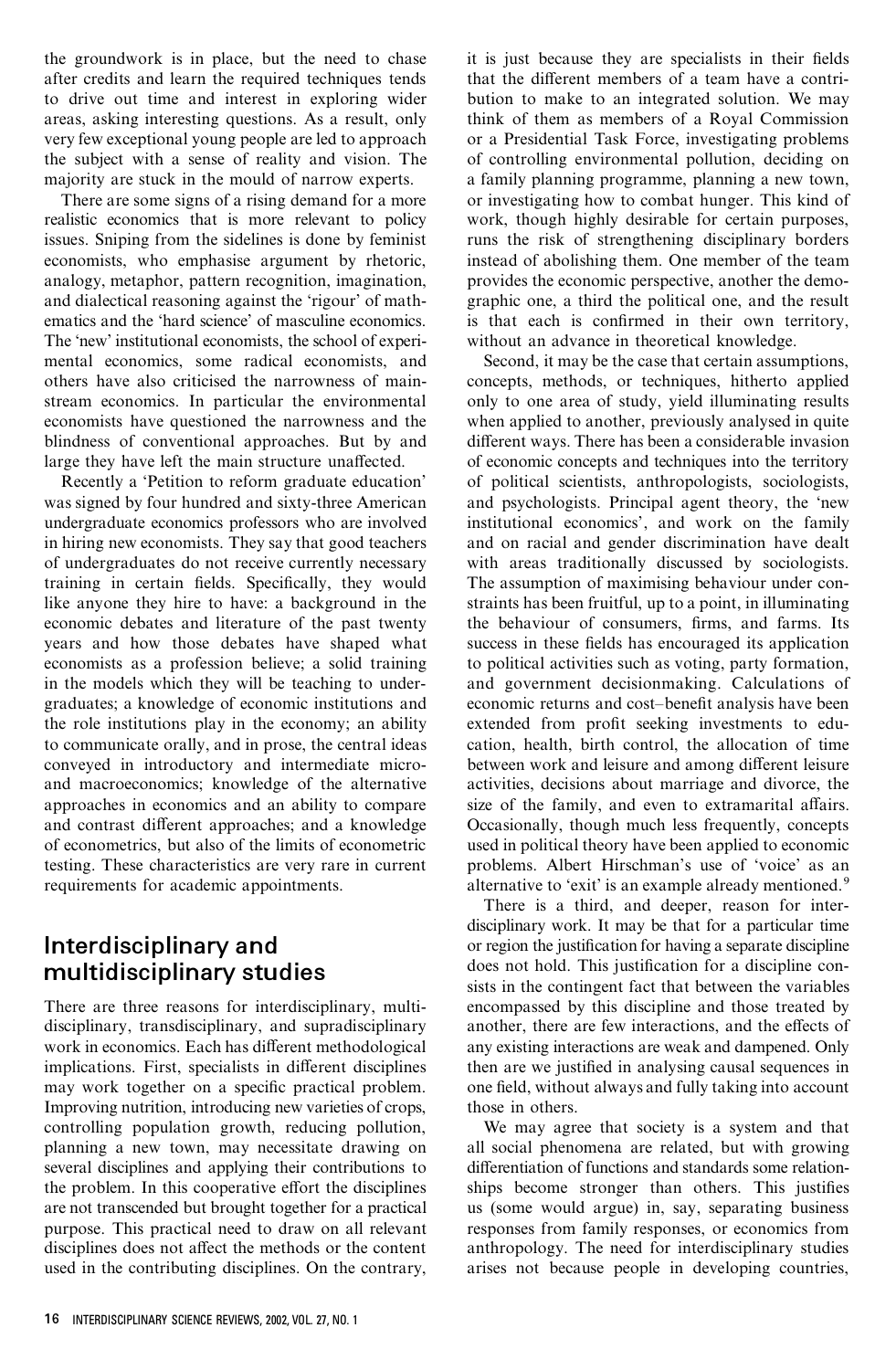particularly in subsistence households, perform many is called for is not interdisciplinary studies, but *a new* functions normally separated in rich countries, but *discipline* that constructs concepts, builds models because there is interdependence between variables (or paradigms, as the current phrase has it), and normally analysed separately. 'Lack of specialization designs theories appropriate to the conditions of the among the people being studied in no way justifies developing societies. In this case, we may have to lack of specialization among the students. A student discard concepts such as employment, unemployment, of Michelangelo could well confine attention to his underemployment, income, savings, investment, and of Michelangelo could well confine attention to his underemployment, income, savings, investment, and sculpture, while caring little for the architecture and construct altogether new, more appropriate, concepts, sculpture, while caring little for the architecture and construct altogether new, more appropriate, concepts.<br>
painting in which Michelangelo also excelled.<sup>10</sup> The Second, and less radically, the existing concepts, models painting in which Michelangelo also excelled.<sup>'10</sup> The Second, and less radically, the existing concepts, models, fact that functions in developing societies are less and theories may continue to be used but their fact that functions in developing societies are less and theories may continue to be used, but their differentiated does, of course, have a bearing on the content may have to be changed or their definitions

interdependence. modified.<br>There are numerous illustrations of such inter-<br>How y There are numerous illustrations of such inter-<br>dependence in economics. One is the relationship disciplinary studies work out between say economists dependence in economics. One is the relationship disciplinary studies work out between, say, economists between income per head and population growth. and anthropologists? In the first case – the team between income per head and population growth. and anthropologists? In the first case – the team<br>High or accelerating rates of population growth are<br>annoach – anthropologists would be used for their High or accelerating rates of population growth are approach – anthropologists would be used for their often presumed to reduce income per head, and traditional training If land reform or a family planoften presumed to reduce income per head, and traditional training. If land reform or a family plan-<br>higher income per head may be presumed in certain ning programme or a tourist project or even a research<br>conditions to re conditions to reduce population growth. Or consider project is proposed, they will be able to point to the relationship, examined by Gunnar Myrdal, between contraints' in the beliefs and mores of the poople the relationship, examined by Gunnar Myrdal, between the beliefs and mores of the people, the level of living of a deprived minority group, for to beliefs and institutions that can be mobilised example a low caste or a rac example a low caste or a racial minority, and an and on which the proposed reforms or projects can<br>index of prejudice against it. Prejudice is a function index of prejudice against it. Prejudice is a function be built. Nothing new or radical is required here.<br>
of the level of living – the less educated, the less The second ages is more interesting. I support that of the level of living – the less educated, the less The second case is more interesting. I suspect that healthy, the stronger the grounds of prejudice – and approximately apply illuminate some anthrope. healthy, the stronger the grounds of prejudice – and<br>the level of living is a function of prejudice – the logical work and probably the converse too. The<br>stronger the prejudice, the stronger discrimination in

If interdependence between variables normally<br>studied separately is strong, or, though weak, if<br>the systematically related to agricultural production.<br>A status conscious anthropologist will complain reaction coefficients are large, or, though small in the the status conscious anthropologist will complain reaction coefficients are large, or, though small in the status conscious anthropologist will complain neighbourhood, if they change size for moves above that he or she is being used only to provide fodder neighbourhood, if they change size for moves above that he or she is being used only to provide fodder a critical level, there is a case for breaking down the a content to the economist. A self-respecting a critical level, there is a case for breaking down the anthropologist may refuse to have all the important boundaries between disciplines. This is sometimes called anthropologist may refuse to have all the important boundaries into dependent variables questions asked by the economist and to be reduced transforming parameters into dependent variables. Family ties and economic calculus, land tenure and<br>responses to incentives religious beliefs and com-<br>for the high class analytical structure of another responses to incentives, religious beliefs and com-<br>mercial motivation prejudice and income level may discipline. Questions of status and precedence are, of mercial motivation, prejudice and income level, may discipline. Questions of status and precedence are, of interact in this way. When interdependence of this course, not the concern of serious scholars. But it interact in this way. When interdependence of this course, not the concern of serious scholars. But it is interdependent variables and when the interdependent variables and when the interdependent variables and when the in kind occurs and when the interdependent variables a may turn out that the whole notion of a production belong to different disciplines there is a case for function is wrong or misleading. Perhaps there is no belong to different disciplines, there is a case for

level, is the most difficult and is best done either under one skull, or by a group of closely associated and crops on the other. It may be that output depends colleagues who stimulate and complement one another, on variables that have been observed and analysed and have simultaneously a similar basic outlook. by anthropologists: the relationship between majority Some of the best economic research is a social activity and minority groups; religious beliefs, the Protestant that progresses most rapidly where a small group ethic; or kinship systems. of likeminded scholars are not at all troubled by Or again, at a different level of discourse, it may being out of step with the profession as a whole. It be that increases in output beyond a decent minimum is possible to draw two quite distinct conclusions are not valued as a crucial component of developfrom such interaction. First, it may be said that what ment. The society may have opted for an alternative

developing societies. In this case, we may have to content may have to be changed or their definitions

stronger the prejudice, the stronger discrimination in<br>
jobs, education, and so forth. Or consider the relation<br>
between productivity per worker and the ratio of<br>
investment to income. The higher the productivity,<br>
the hig

systematic relationship between inputs on the one interdisciplinary work. The third kind of interdisciplinary work, at a deep hand, whether of fertilised, irrigated land, or of physical vel. is the most difficult and is best done either capital, or of educated farmers and human capital,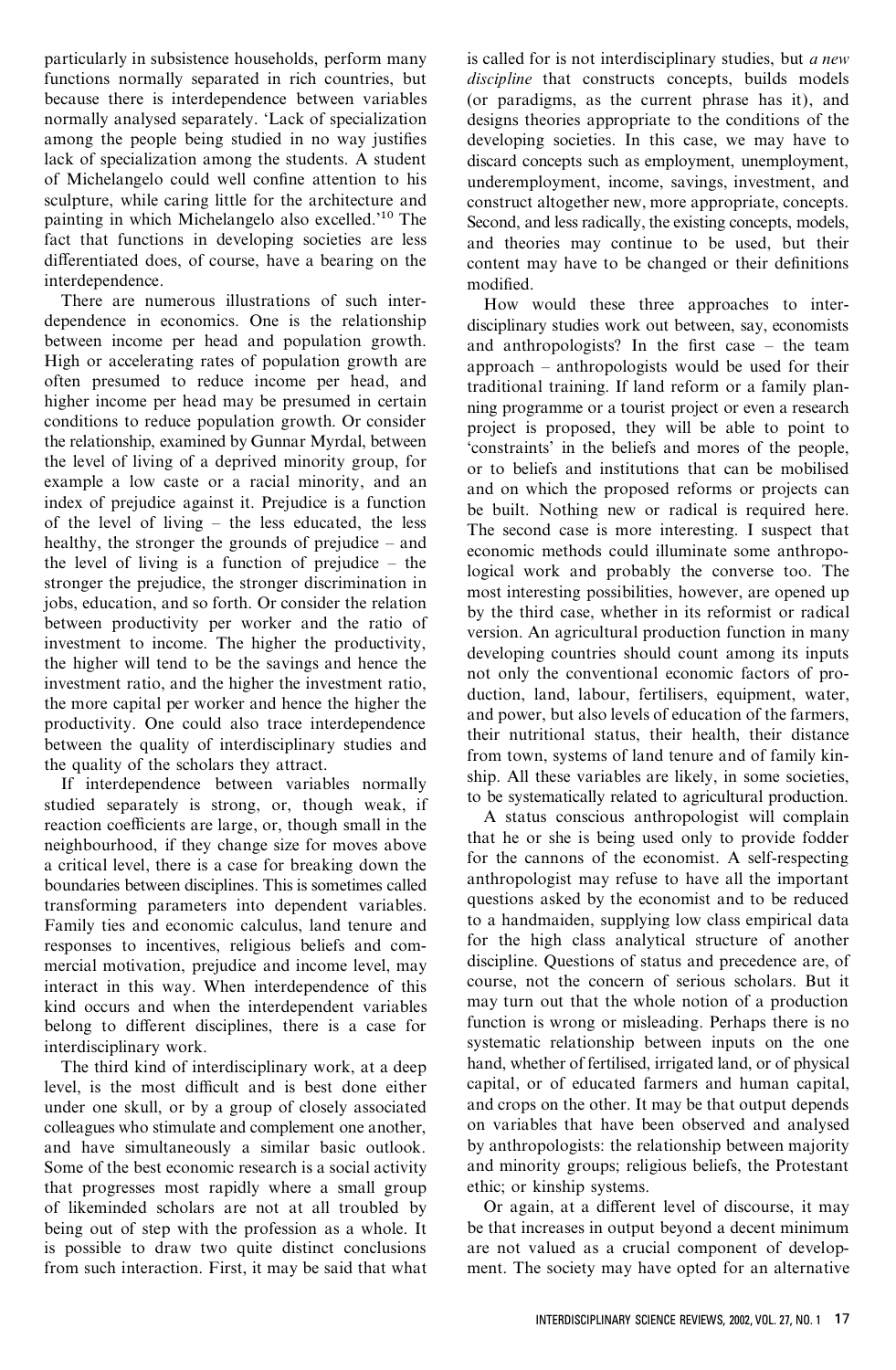style of development, in which the ever growing abstract and empirical research, between theory and production of material goods is rejected. Or, through observation, and cooperation of economists with a shift in valuations, negatively valued unemployment specialists from other fields.<sup>13</sup> He found that in prewar may be converted into positively valued leisure. Or the Britain there was no shortage of empirical work. But way in which individual or cooperative agricultural theoretical and empirical work were done separately work and its accompanying rites and ceremonies and distinctly, without illuminating each other. He are performed are valued for themselves, not only as quoted the philosopher Immanuel Kant: 'Thoughts means to producing crops. Production and consump-<br>tion then cease to be distinct spheres. Or the result blind.<br>blind. tion then cease to be distinct spheres. Or the result blind.<sup>'</sup><br>of any given input could crucially depend on a series In arguing for interdisciplinary work, he says of any given input could crucially depend on a series in arguing for interdisciplinary work, he says of preceding historical events giving rise to different that, of course, subdivisions of an area of work are of preceding historical events, giving rise to different that, of course, subdivisions of an area of work are<br>expectations and making it quite impossible to draw enecessary. But, unlike in the natural sciences, subexpectations, and making it quite impossible to draw necessary. But, unlike in the natural sciences, sub-<br>up a two-dimensional functional relationship. Each divisions in the social sciences are largely *abstractions* up a two-dimensional functional relationship. Each divisions in the social sciences are largely *abstractions*<br>noint on the supply curve would be located in a from reality rather than *sections* of reality. Botany point on the supply curve would be located in a

have to be asked by the anthropologist or sociologist the economic *aspect* of social behaviour, law of the origin or bistorian. He or she has to construct the concents legal aspects, political science of the political asp In the political science of the political aspects, or historian. He or she has to construct the concepts and so on. The subdivisions turn on the definitions has the explored of terms and not on subdivisions inhering in the built by the anthropologist, sociologist, or historian. The built by the anthropologist, sociologist, or historian. Build be built by the conclusion does not point to Which of these possibilities should be realised will objects of study. The conclusion does not point to opened partly on empirical conditions, and ultimately are cooperative teams doing research on a subject.

education also, is extremely hostile to multi- and<br>interdisciplinary research is carried out under one<br>interdisciplinary studies, whatever the professions of<br>skull.<br>scholars may be. Charles Roos<sup>11</sup> reported a case that<br>st article is nearly fifty years old, but nothing much has changed since then: I have recently known of a fine scholar who combined macropolitical analysis with **The use of mathematics** village studies and the impact of these on intrafamily<br>relations. It was a combination of anthropology, economists 'to avoid discussions of "mathematics in relations. It was a combination of anthropology, economists 'to avoid discussions of "mathematics in political science, and economics. She was refused tenure economics' like the plague'. I shall risk the danger at an American University on the grounds that the of infection and say something about it.<br>subject did not fit into any single discipline. Paul Samuelson in his 'Foundations

Realism would call for all relevant disciplines to analysis' quotes J. Willard Gibbs: 'Mathematics is a be brought to bear on the solution of a problem. In anguage.' There can be no objections to the use of be brought to bear on the solution of a problem. language.' There can be no objections to the use of Gunnar Myrdal used to say there are not economic this language or jargon where it is appropriate. But Gunnar Myrdal used to say there are not economic this language or jargon where it is appropriate. But and other non-economic problems, there are only users of it should know its limitations as well as its problems. 'In fact the problems are not economic, scope. Some economists and writers of articles should social, ecological, psychological, etc., but just problems, perhaps be reminded that English, also, is a language. social, ecological, psychological, etc., but just problems, perhaps be reminded that English, also, is a language.<br>intermingled and complicated.<sup>12</sup> Some scholars, mostly The objections to the use of mathematics in economi of the older generation, have investigated the real do not relate to what it includes, but to what it world: Herbert Simon, Wassily Leontief, and Albert excludes from consideration. The complaint is both Hirschman are examples. But few among the younger about what has to be left out from other disciplines, generation of tenured American economists have and about the spread of mathematics beyond its

was drowned when young, wrote an article in 1938 knows 'of no mathematical expression for the literary

different place according to its history.<br>
If any of this is the case, the crucial questions will lography of crystals. But economics is the study of If any of this is the case, the crucial questions will lography of crystals. But economics is the study of If any of the economic aspect of social behaviour, law of the vectors is the study of the economic aspect of social depend partly on empirical conditions, and ultimately<br>on valuations and the choice of lifestyles.<br>American education and, I suspect, European<br>advantion also is antromaly bostile to multi and<br>advantion also is antropoly bos

economics'' like the plague'. I shall risk the danger

Paul Samuelson in his 'Foundations of economic users of it should know its limitations as well as its The objections to the use of mathematics in economics followed in their steps. legitimate boundaries. What is needed is addition and E. F. M. Durbin, a brilliant British economist who containment. Kenneth Boulding has said that he in which he pleaded for two things, a union between expression "I love you."<sup>15</sup> In a more recent paper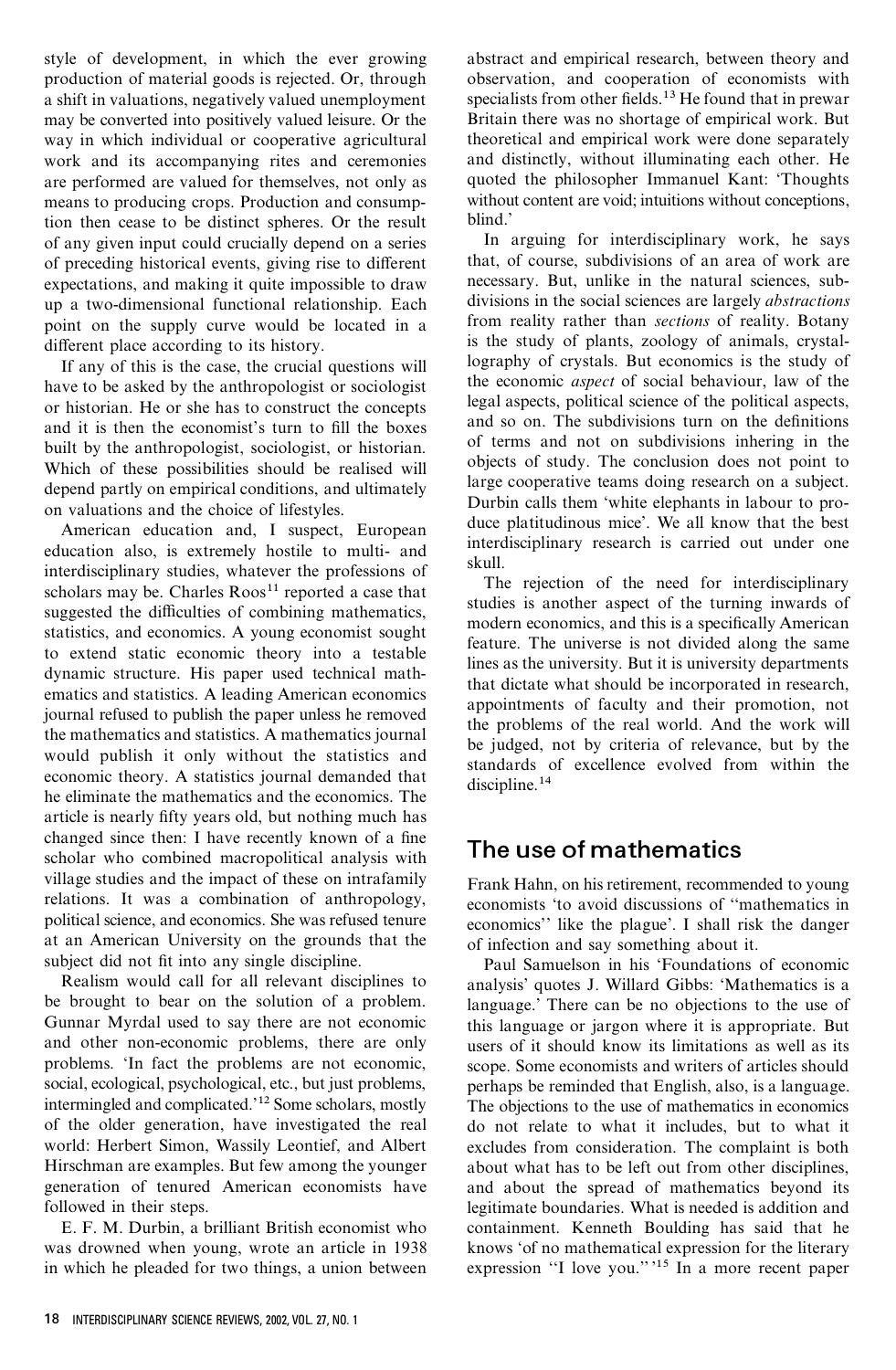Boulding wrote: '[mathematics] is a language – or In another letter to Bowley he wrote (Ref. 17, p. 427): perhaps we should say a jargon – with an extra-<br>
I had a growing feeling in the later years of my work at<br>
ordinary paucity of verbs – it is hard to think of<br>
the subject that a good mathematical theorem dealing ordinary paucity of verbs – it is hard to think of the subject that a good mathematical theorem dealing more than four: equals is greater than is less than with economic hypotheses was very unlikely to be good

mas been couched in formal arguments. The models<br>were often implicit rather than explicit. Even the by examples what are important in real life. (5) Burn the<br>politician, the official, and the practical man, when mathematic putting forward some explanation or recommendation, This last I did often.<br>has some kind of model at the back of his mind. Keynes, himself no Joan Robinson once said, 'I don't know mathematics, that '… symbolic pseudo-mathematical methods of therefore I have to think.' But it can be rightly argued formalizing a system of economic analysis … allow that it is a virtue to make relationships explicit rather the author to lose sight of the complexities and than leave them implicit. interdependencies of the real world in a maze of

It is often claimed that the virtue of mathematics pretentious and unhelpful symbols.<sup>'18</sup> is that assumptions, deductions, and conclusions are Many other distinguished mathematical economists, spelt out precisely, whereas verbal economics permits from Simon Kuznets to Kenneth Arrow, Gerard fuzziness. Abstraction is of course necessary in all Debreu, Lawrence Klein, Kenneth Boulding, Ragnar fuzziness. Abstraction is of course necessary in all thinking. But not all abstractions are equally useful, Frisch, E. H. Phelps Brown, David Worswick, and and some are definitely misleading. Nor is math-<br>ematical reasoning exempt from fuzziness. Fuzziness abuse and excessive use of mathematics in economics. ematical reasoning exempt from fuzziness. Fuzziness abuse and excessive use of mathematics in economics.<br>enters into mathematical economics when a, b, c Some of these repent in presidential addresses, but enters into mathematical economics when *a*, *b*, *c* are identified with individuals, firms, or farms. The then go away and sin again. The criticism is directed identification of the precise symbol with the often at the triumph of technique over substance, of form identification of the precise symbol with the often at the triumph of technique over substance, of form<br>ambiguous and fuzzy reality invites lack of precision over content, of elegance over realism. It is true that ambiguous and fuzzy reality invites lack of precision over content, of elegance over realism. It is true that and blurs the concents. Mathematical economists are mathematics has a simplicity, beauty, and elegance and blurs the concepts. Mathematical economists are mathematics has a simplicity, beauty, and elegance also unrinorous in spelling out what would have to that are seductive. But as contrasted with evolving also unrigorous in spelling out what would have to that are seductive. But as contrasted with evolving<br>he the case for their exercises to be applicable. There its own standards of excellence, one may ask: what be the case for their exercises to be applicable. There the case it contribute to either understanding, or preis often a lack of realism in their assumptions. This does it contribute to either understanding, or pre-<br>may be a virtue for all theory has to abstract has diction, or prescription? Mathematics should be the may be a virtue, for all theory has to abstract, has diction, or prescription? Mathematic<br>to leave out many features of a complex reality but servant of economics, not its master. to leave out many features of a complex reality, but servant of economics, not its master.<br>if the obstractions are of the kind that pours out the Wassily Leontief, in his presidential address to the if the abstractions are of the kind that pours out the individual was used to the instead of the hathwater it is democing to an improvement of the American Economic Association, baby instead of the bathwater, it is damaging to an condemned 'preoccupation with imaginary, hypo-<br>understanding of reality. Accusations that economics is the science that argues from unwarranted assump-

The correct inference from clearly stated premisses and conclusions. The correct analysis of mathematical formulas leading the reader from sets of the reader from sets of the reader from sets of the reader in the world is states and events in the world is called truth. There are two dangers in an overuse of mathematics in<br>economics. First, as we have seen, validity can be<br>mistaken for truth. Deductions from artificial models<br>mistaken for truth. Deductions from artificial models<br>Review. He foun can be mistaken to be descriptions and analyses of were 'mathematical models without any data'. Another<br>the real world. Second, the time and effort devoted<br>the real world. Second, the time and effort devoted<br>twenty-two per cent drew statistical inferences from the real world. Second, the time and chord devoted<br>to deducing theorems can be at the expense of investi-<br>gations of real events. The result is the exclusion of<br>certain questions and techniques of understanding<br>the world.

in the large majority of cases it is positively misleading;

more than four: equals, is greater than, is less than,<br>and is a fraction of.<sup>16</sup><br>It is also true that from its beginnings economics<br>has been couched in formal arguments. The models<br>has been couched in formal arguments. The mathematics. (6) If you can't succeed in (4), burn (3).

Keynes, himself no mean mathematician, wrote

thetical, rather than with observable reality'.19 In a letter to *Science* magazine he wrote, 'Page after page tions to foregone conclusions then become justified.<br>The correct informed from clearly stated promises of professional economic journals are filled with tions to precisely stated but irrelevant theoretical

In a frequently quoted passage from a letter to<br>
A. L. Bowley, Alfred Marshall wrote:<sup>17</sup><br>
In my view every economic fact whether or not it is of<br>
In my view every economic fact whether or not it is of<br>
In the doubly betwe a such a nature as to be expressed in numbers, stands in that they resemble masturbation in that they yield<br>relation as cause and effect to many other facts, and<br>since it never happens that all of them can be expressed and that training in mathematics should probably be a in numbers, the application of exact mathematicalmethods that training in mathematics should probably be a to those which can is nearly always a waste of time, while condition for a training in economics. The reason for<br>in the large majority of cases it is nositively misleading. This is that otherwise the economist would not be and the world would have been further on its way able to see through the flawed reasoning. When the forward if the work had never been done at all. non-mathematical economist picks up an issue of a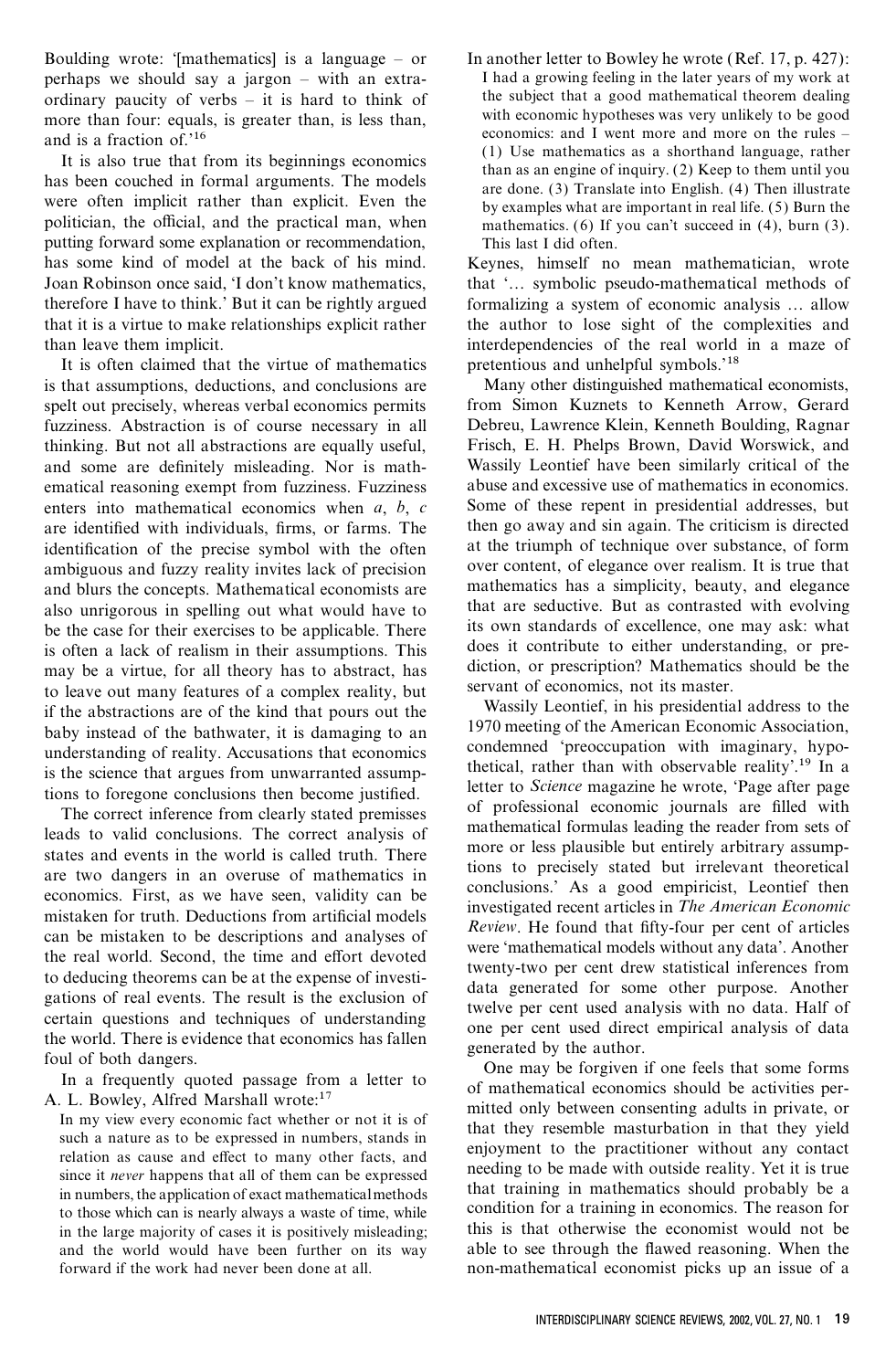current economic journal, he may feel like Diderot The proof of the pudding is in the eating. Has at the court of Catherine the Great when Euler said mathematics advanced the subject; yielded new insights; to him, 'Sir,  $(a + b)/n = x$ , hence God exists; reply!' provided deeper analysis; contributed to more accurate And, like Diderot, he may slink away in shame. Or predictions or better prescriptions and policies? I (as Samuelson has pointed out), he may disbelieve suggest that, on the whole, and with the exception of the next mathematician who later comes along and some important and applicable insights from game gives him a true proof of the existence of the Deity. theory, the results have been quite puny compared

ematics, for the priority of form over content, of able to handle the mechanics of modern mathematical technique over relevance and realism? Some blame economics may feel like the handloom weavers when Milton Friedman's 'as if' doctrine (that assumptions the power loom was introduced. But they can find need not, indeed should not, be realistic) and the comfort in the fact that the power loom weavers have romantic desire to pass as a scientist.<sup>20</sup> To adapt a been weaving the Emperor's new clothes. term from psychoanalysis, economists suffer from As Martin Hollis once remarked, a man who is physics envy. At the end of the nineteenth century, trying to find a large piece of buttered toast to sit on with the marginal revolution, mathematics was intro- is not usually thought to be rational if his action is duced into economics by Walras, Cournot, Jevons, 'rationalised' by being shown to be consistent with Pigou, Fisher, Edgeworth, and others to make it more his belief that he is a poached egg. I conclude that like physics, and to raise the status of economists. mathematics has its place in economics, but that Since then, and particularly since the 1950s, it has it should be kept in its place. We should use math-

The doctrine of Milton Friedman that lack of realism qualitative arguments can then be combined, formal of assumptions is a virtue has already been mentioned. and non-formal methods can be used, historical and Lack of realism may have two quite distinct meanings. anthropological insights can be added, and a fuller All thinking and theorising has to select, to abstract, understanding can thus be reached. from reality. It is like making a map, which can never incorporate every feature of reality.<sup>21</sup> This is its **The current state of economics** virtue, for without leaving out irrelevant features, we could not find our way and the map would be useless. What is the difference between a specialist and a This type of 'distortion' of reality, which selects generalist? According to a well known quip, the relevant features and leaves out irrelevant ones, is specialist knows more and more about less and less, indeed a virtue.

According to Friedman, only the predictive power of he knows nothing about everything. The real question the theory is relevant: if it yields correct prediction, behind this quip is, should a well trained economist the assumption may be as far removed from reality concentrate on a few areas or spread his research as we wish, indeed may fly in its face. But first, widely? theories may have other functions than prediction; The obvious answer is that this should be left to the they may explain, illuminate, or prescribe. Second, it preferences of the individual in question. The spark is hard to see why incorrect assumptions should yield of good, original work is so rare that it should be systematically correct predictions. Be this as it may, fanned wherever it strikes, whether in a concentrated the Friedman doctrine was one ground on which or diluted form. But there are professional pressures mathematical economists could proceed without for appointments and promotions that guide a scholar testing the correspondence of their symbols to real in his preferences. To the question, 'What is your entities.  $\text{field?}, \text{ the economist eager to advance their career}$ 

mentioned beauty and elegance of mathematics, the or her advancement if the field is a little patch. prestige attached to it, and the standards of excellence Modern economics has become too narrow, as well evolved from within it. But I suggest that among the as too far removed from reality. The German term external reasons there may be one to which little for the product of many economics graduate schools attention has been paid. The political pressures of is *Fachidiot*, the French *idiot savant*. Robert Kuttner McCarthyism in the 1950s played, I think, an important wrote: 'Departments of economics are graduating a part. Economics deals with people's pockets and their generation of *idiots savants*, brilliant at esoteric mathideals – a highly explosive mixture. To be accused ematics yet innocent of actual economic life.'23 As of criticising the capitalist system and pandering to Jacob Viner once said, 'men are not narrow in their socialism was very dangerous in the 1950s. Yet, any intellectual interests by nature; it takes special and honest economist looking at the real world would rigorous training to accomplish that end.'<sup>24</sup> And have had to come up with some criticisms. So math-<br>when graduate students were asked in the elite US ematics provided a safe escape mechanism that drove university economics departments what they disliked

What are the reasons for this dominance of math-<br>with the sophistication of the apparatus. Those not

come to dominate the subject. ematical analysis like grafting body parts onto a Some of the reasons are internal, others external. living body in spare parts surgery. Quantitative and

This is not what Friedman's doctrine says. eralist know less and less about more and more, until

Among other internal reasons is the already must have an answer. And it is often better for his

economists away from political and economic reality.<sup>22</sup> most about their graduate schools, the majority of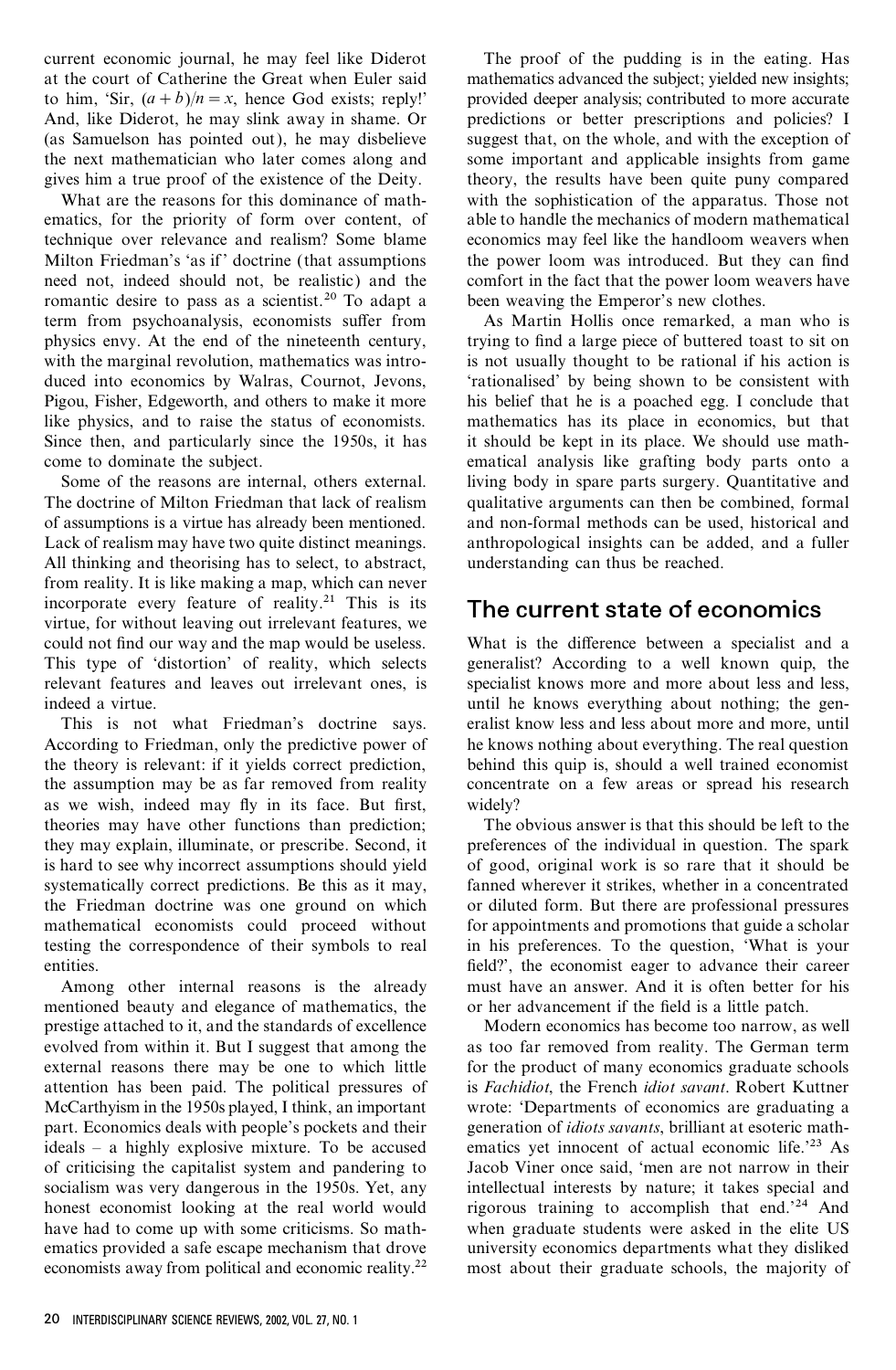comments mentioned the heavy load of mathematics The problem with this narrow, unrealistic, selfand theory and a lack of relevance of the material satisfied, often intolerant approach to economics is they were learning (Ref. 24, p. 14). not only that those educated in America and the con-

lots of balls clumsily is superior to displaying virtuosity but that the influence is worldwide. Students from with only one ball. If this means that some precision overseas, including many developing countries, if they may have to be sacrificed, the broad gauged economist return to their homes, are imbued with the spirit. may prefer being vaguely right to being precisely wrong. But this is not all. Even those who never leave their If I could choose between being accused of reductionism home countries are powerfully influenced by the thrust and fuzziness. I think I would prefer to be accused of what is being published in the top journals in and fuzziness, I think I would prefer to be accused of what is being published in the top journals in of fuzziness. Robert Solow said that reductionism is America. This form of diversion of brainpower adds of fuzziness. Robert Solow said that reductionism is **America.** This form of diversion of brainpower adds not the occupational disease of economists it is their to the losses suffered from the external brain drain not the occupational disease of economists, it is their

that there is a high degree of consensus on modern the pernicious influences in the perfection. An interesting orticle by the external drain. economics in the profession. An interesting article by the external drain.<br>Bruno Frey and others tested the degree of consensus There are, however, signs that things may be Bruno Frey and others tested the degree of consensus There are, however, signs that things may be and disagreement amongst economists in different changing for the better and that the crest of the wave and disagreement amongst economists in different changing for the better and that the crest of the wave<br>countries <sup>25</sup> American Swiss and German economists of unreal and escapist economics may be past. The countries.<sup>25</sup> American, Swiss, and German economists of unreal and escapist economics may be past. The countries are communicated to a wide tend to support competition and free markets,<br>and hence neoclassical economics, while French and audience and raises important real world questions.<br>The award of the John Bates Clark Medal to the Austrian economists are more inclined to support<br>about economist David Card from Princeton is one government interventions. (The Austrian view on about economist David Card from Princeton is one<br>these questions is of gourse quite different from the of them. David Card with Alan Krueger – ex-chief these questions is, of course, quite different from the 'Austrian school' in economic theory.) The results has done important empirical, unconventional work has done important empirical, unconventional work on subjects such as minimum wages and the impact

and makes students less cooperative and more selfinterested.26 After surveying several other studies and conducting their own, they found that economics **Science and cryptoscience** students are more self-interested than others, and If the social sciences, including economics, are that it is not self-interested people who are attracted regarded as a 'soft' technology compared with the to the study of economics, but that it is the study of economics that makes people more self-interested.<sup>27</sup> ment studies is regarded as the soft underbelly of They conclude that emphasis in teaching on the self-<br>interest model inhibits cooperation. As the authors<br>economics minus logic. In the attempt to emulate interest model inhibits cooperation. As the authors economics minus logic. In the attempt to emulate point out, self-interested responses can be counter-<br>colleagues practising 'hard' economics, we have seen productive. The ultimate victims of non-cooperative mathematical methods brought to bear on issues for behaviour may be the very people who practise it. In which they are inappropriate. conclusion the authors suggest that 'economists may In his Romanes lecture, 'Fathers and children', Isaiah wish to stress a broader view of human motivation Berlin illustrates how what was once revolutionary

A survey by Arjo Klamer and David Colander Turgenev:<sup>28</sup> asked American students at a few top universities The victorious advance of quantitative methods, belief what they regarded as the conditions for success in the organisation of human lives by technological in the economics profession  $24$  Knowledge of the conganisation, reliance on nothing but calculation of in the economics profession.<sup>24</sup> 'Knowledge of the companisation, reliance on nothing but calculation of economic literature' and utilitarian consequences in evaluating policies that affect economy', 'knowledge of economic literature', and<br>that was numbers of human beings, this is Bazarov, not the<br>that is easy of economic literature', and<br>a vast numbers of human beings, this is Bazarov, not the vast numbers of human beings, this is Bazarov, not the 'being interested in, and good at, empirical work' Kirzanovs. The triumphs of the moral arithmetic of cost ranked low and in this order (with 'knowledge of the effecti economy' at the bottom), compared with 'being good<br>at problem solving', 'excellence in mathematics', 'being<br>apply their scientific computations as human beings very knowledgeable about one particular field', ranked this today is rather more typical of the establishment from the top down. than of the opposition.

I agree with Amartya Sen in believing that juggling sumers of their product suffer professional debilitation, occupation. I find this regrettable. (the loss of educated, professional people to the rich<br>There is the widespread impression among economists countries) and may be called the internal brain drain. There is the widespread impression among economists countries) and may be called the internal brain drain.<br>Its permicious influences are a multiple of those of

economist to US Labor Secretary Robert Reich – Example their views for generally<br>
accepted ones. This is largely the result of the pro-<br>
vincialism of American economists, in turn partly the<br>
vincialism of American economists, in turn partly the<br>
subjects such as econo

regarded as a 'soft' technology compared with the 'hard' technology of the natural sciences, developcolleagues practising 'hard' economics, we have seen

in their teaching' (Ref. 26, p. 171). has become establishment doctrine by reference to

apply their scientific computations as human beings ...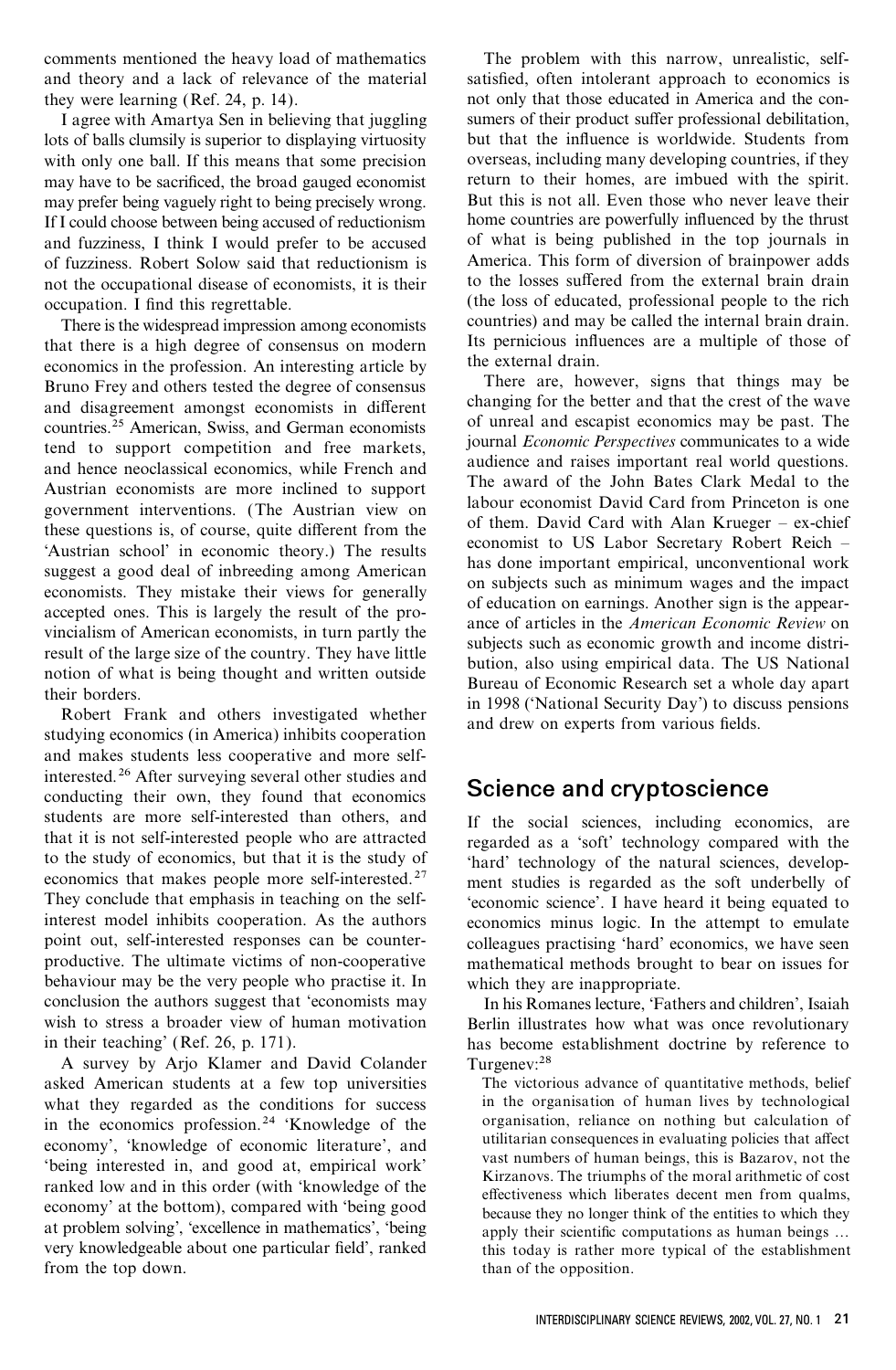Growing concern with social objectives – employ- the form of oligopoly and monopoly power – the ment, poverty, women, equality, the environment – power of large landowners, of big industrialists, has led in the past to calls for the 'dethronement of of multinational corporations<br>GNP', which (erroneously) has been regarded as an  $\bullet$  in a different field but sometimes equally dis-GNP', which (erroneously) has been regarded as an *economic* objective. But the fault in the preoccupation ruptive, the power of organised labour unions and with GNP has been excessive attention to a simple the obstacles to an incomes and employment quantitative index, irrespective of the valuations policy that would create full employment without implicit in its sets of weights, in other words of its  $\qquad$  inflation<br>composition, distribution, and the manner in which  $\qquad$  restricted access to educational opportunities, composition, distribution, and the manner in which  $\bullet$  restricted access to educational opportunities, it was produced. The danger is that the same fault the imbalance in education, and the resulting job it was produced. The danger is that the same fault the imbalance in education, and the resulting job<br>is repeated when simple indexes are constructed for exertification that both reflects and reinforces the is repeated when simple indexes are constructed for exertification that both reflects and reinforces and reinforces the proportion of the unequal structure of power and wealth social and human objectives. The proportion of unequal structure of power and wealth<br>the GNP earned by the bottom forty per cent or the veak entrepreneurship and defective management the GNP earned by the bottom forty per cent, or the weak entrepreneurship and defective management<br>Gini coefficient, or the Human Development Index and administration of public enterprises, private Gini coefficient, or the Human Development Index and administration of public enterprise<br>of the United Nations Development Programme's firms, the civil service, and some NGOs of the United Nations Development Programme's hrms, the civil service, and some NGOs<br>Human Development Reports are just as inadequate <br>
alack of coordination between central government Human Development Reports are just as inadequate,<br>and regional, local, and project administrations.<br>measures of what we are getting at when we try to the many countries are better on planning than measures of what we are getting at when we try to<br>existence inequality or remove on administration and implementation eradicate poverty, or reduce inequality, or remove<br>weakness of the structure, areas of competence,<br>weakness of the structure, areas of competence, unemployment, as GNP is an inadequate measure of

small portion of the vast, multidimensional problem<br>of the vast, multidimensional problem<br>approach encouraged by the location, origin, and<br>approach encouraged by the location, origin, and of inequality. There is also inequality of ownership of approach encouraged by the location, origin, and original original original original original original original original original original original original original assets, of access to assets and to earning opportunities,<br>of satisfaction derived from work, of recognition,<br>status, prestige, of ability to enjoy consumption, of<br>access to power, of participation in decisionmaking,<br>access access to power, or participation in decisionmalizing, preneurial and therefore hated) and political opponents, torture, imprisonment without trial, The call for greater equality, for a genuine community<br>of equals, cannot be answered simply by measures<br>that reduce the Gini coefficient or any other simple<br>this list is not exhaustive but merely illustrative. But measure of inequality, which are inadequate even in<br>expressing what concerns us in grossly unequal income<br>distribution. It is possible to envisage a technocratic<br>distribution. It is possible to envisage a technocratic<br>more society, in which decisions are highly centralised and avoiding these problems and strengthens the vested<br>in which a few enjoy the satisfactions of power and interests that bangit from the status and In which a few enjoy the satisfactions of power and<br>creativity while the many carry out boring or disagree-<br>able tasks or are unemployed in a hierarchic structure,<br> $\frac{1}{2}$  is the many capital in a famous passage in 'Valu able tasks or are unemployed in a hierarchic structure,<br>in which the Gini coefficient is zero or in which at a natities must be attained as the whole of second is in which the Gini coefficient is zero or in which at petition must be retained, or else the whole of economic<br>least there is no poverty. Kurt Vonnegut describes theory would be a wreck. In his later days be regretted least there is no poverty. Kurt vonnegut describes theory would be a wreck. In his later days he regretted vividly such a society in his novel 'Player piano'. The this and turned to a plea for a more realistic economics: vividly such a society in his novel 'Player piano'. The this and turned to a plea for a more realistic economics; materially satisfied but otherwise deprived underclass but the priority of preserving an abstract, theoretic

to emulate the 'hard' sciences is that it selects the analysis takes a central place although its lack of measurable and neglects the rest: only what can be realism is generally recognised. Amartya Sen has measurable and neglects the rest: only what can be realism is generally recognised. Amartya Sen has counted counts, or even exists. (A secondary danger pointed out that the use of equilibrium based reasoncounted counts, or even exists. (A secondary danger pointed out that the *use* of equilibrium based reason-<br>where statistics are very unreliable is to say 'any figure in *p* is subject to criticism. In particular questions is better than none'.) Some of the most important should be asked about its existence, its uniqueness, obstacles to the eradication of poverty and the reduction its stability, and its efficiency.<sup>29</sup> of gross inequality lie in areas in which measurement Equilibrium may not exist. Even if it does exist, it is still very difficult or perhaps impossible. Among may not be unique. Even if it exists and is unique

- 
- 
- 
- 
- recruitment, training, and administration of the productive capacity or economic welfare.<br>Inequality of income distribution touches only a Inequality of income distribution touches only a<br>head with a frequently narrowly technocratic<br>luminosity of the vest multidimensional problem<br>ined with a frequently narrowly technocratic
	-

eventually rebel.<br>The danger of research in economics that attempts the real world has permeated economics. Equilibrium<br>to emulate the 'hard' sciences is that it selects the analysis takes a central place although its lack ing is subject to criticism. In particular, questions

these are the following:<br> **•** unwillingness of governments to grasp the and be stable, but be inefficient in the sense of not and be stable, but be inefficient in the sense of not political nettles – land reform, tax reform, labour achieving Pareto optimality. As Sen goes on to say, mobilisation, widening access to education and frequently the mere presence of competition is taken health services – as well as, and linked with these, to entail the existence, uniqueness, stability, and elitism, nepotism, corruption. Behind these again efficiency of a general equilibrium. The difficulties of are various forms of power concentrations in equilibrium economics are not primarily with the idea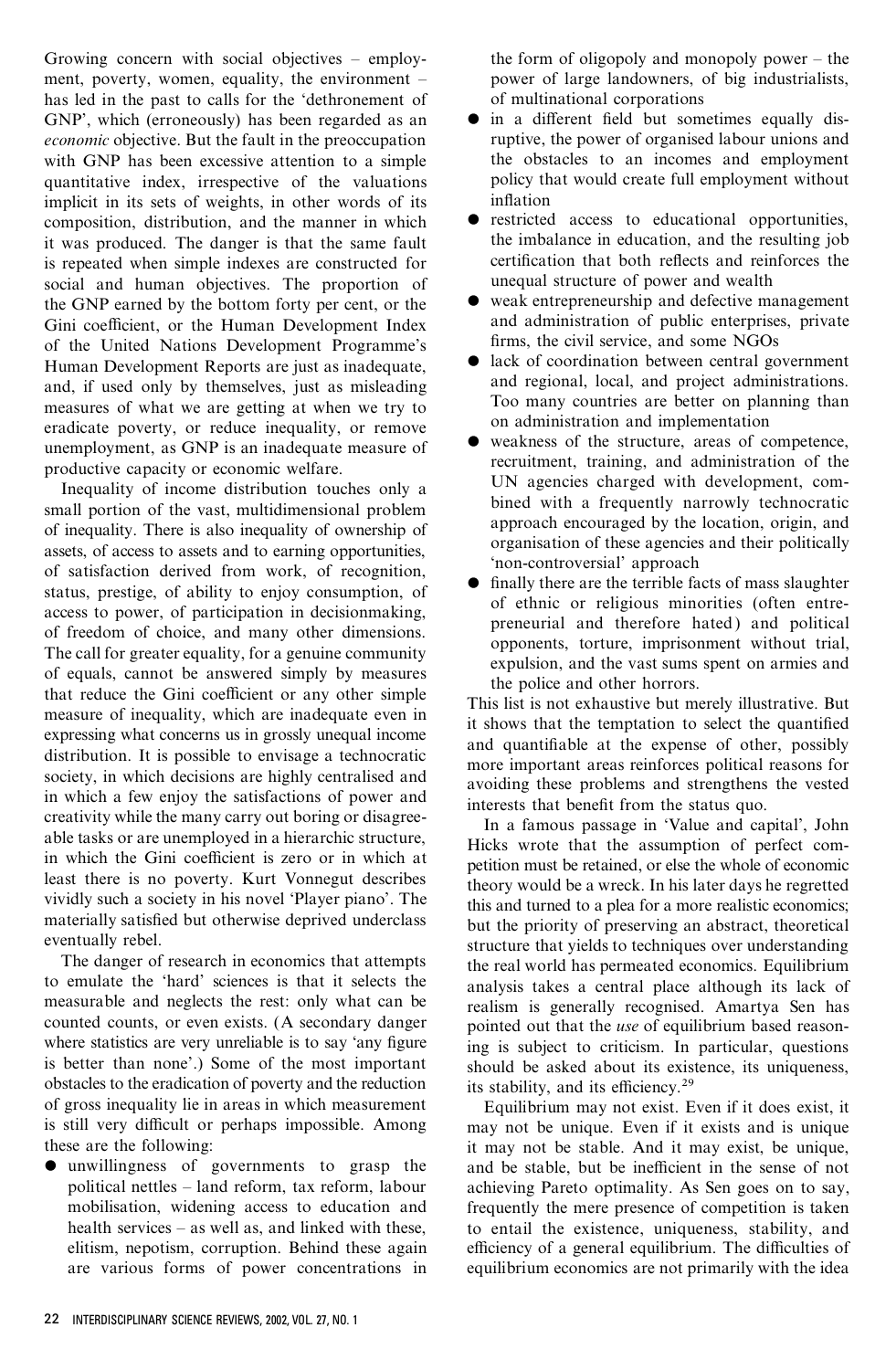itself. They lie in the way the idea is applied. Among M. F. Scott, and J. N. Wolfe); 1970, London, Clarendon the critics of the competitive equilibrium approach<br>to economics have been LK Galbraith<sup>30</sup> and Janos<br>observed facts' (Presidential Address to the American to economics have been J. K. Galbraith<sup>30</sup> and Janos beerved facts' (Presidential Address to the American to experiently their writings have not been accepted Economic Association, 29 December 1970), *American* 

recognised by great minds like Adam Smith, Allyn G. s. L. SHACKLE: 'Epistemics and economics: a critique Young, Piero Sraffa, and Nicholas Kaldor, but has of economic doctrines': 1972. Cambridge. Cambridge not found the place it deserves in the analysis of University Press. mainstream economists, because the formal analytical 4. See DAVID COLANDER: 'Reform of graduate education

is: what are the springs of development? Many<br>work, NY, Armon. I am greatly indebted in this paper<br>to David Colander's incisive critique of economics. An would stress the importance of entrepreneurial and<br>extreme critique is Hazel Henderson's, who regards managerial motivation and attitudes, of education of<br>the right kind, and of appropriate institutions. But<br>we do not know what characteristics make for the<br>Graduate Education in [Economic](http://www.ingentaconnect.com/content/external-references?article=/0022-0515^281991^2929L.1035[aid=2328051])s', Journal of Economic social selection of an innovating, entrepreneurial group,<br>while many papers are written on years, months,<br>6. G. S. BECKER: The economic approximately while many papers are written on years, months,  $\frac{6.6}{6.6}$  s. BECKER: 'The economic approach to human days, and hours of schooling or the number or pro-<br>behavior': 1976, Chicago, IL, University of Chicago portion of engineers and scientists. Neither innate Press, and 'A treatise on the family'; 1987, Cambridge, characteristics nor education nor religion can explain MA, Harvard University Press. why some societies, at certain periods, are better and  $\frac{7. \text{ CHARLES K. ROWLEY, ROBERT D. TOLLSON, and GORDON}}{\text{TULLock (ed.): 'The political economy of rent-seeking'; }}$ quicker at innovating than others at other times. Innate TULLOCK (ed.): The political economy<br>characteristics, are distributed, according to normal 1987, Boston, MA, Kluwer Academic. characteristics are distributed according to normal 1987, Boston, MA, Kluwer Academic.<br>
<sup>1987</sup>, Boston, MA, Kluwer Academic.<br>
<sup>1987</sup>, Boston, MA, Kluwer Academic. distribution curves. The level of scientific education of the applies to all the criticisms of the education of distribution curves. The level of scientific education of  $\frac{1}{2}$  economists made in this paper. The truly t is quite high in many societies, such as India, in<br>which innovation is poor, and vice versa; and all<br>kinds of religion besides Protestantism have proved<br>to be consistent with innovative behaviour: Roman<br>to be consistent wi Catholicism in Austria and Malta, Hinduism in East Cambridge, MA, Harvard University Press. What we need is an explanation of why, in some developed countries', *Journal of Development Studies*, societies, with the right education, innate character- 1970, **9**, October. 11. CHARLES F. ROOS: *Econometrica*, 1948, April.<br>
21. CHARLES F. ROOS: *Econometrica*, 1948, April.<br>
21. GUNNAR MYRDAL: 'The unity of the social sciences', and the best', the creative innovators, are not  $\frac{12. \text{ GUNNAR MYRDAL:}}{Human Organization}$ , 1975, 34, 327. attracted to production and business but, instead, to

At the end, we must confess that we cannot answer<br>the most important question in development economics,<br>that we do not know what causes successful develop-<br>that we do not know what causes successful develop-<br>earlier draft ment. But we must try to resist the temptation to<br>paper, one more argument occurred to me ... To come<br>to economics from another discipline, with another who has lost his key and looks for it not where he structure of social theory in one's head, induces an dropped it but under the street lamp – because that instrumental, perhaps more sceptical view of theory is where the light is. itself. All but the brightest Economics I undergraduates

- 
- 
- 

Economic Association, 29 December 1970), [American](http://www.ingentaconnect.com/content/external-references?article=/0002-8282^281971^2961L.1[aid=1352115])<br>by the profession.<br>Imilarly, the rejection of the assumption of<br>increasing returns, ubiquitous in reality, by equi-<br>librium analysts has made economics lose touch with<br>real of economic doctrines'; 1972, Cambridge, Cambridge

- apparatus is absent.<br>In development economics the important question<br>In development economics the important question<br>economists as important as garbagemen?; 1991, New In development economics the important question economists as important as garbagemen?'; 1991, New<br>what are the springs of development? Many York, NY, Armon. I am greatly indebted in this paper
	-
	- behavior'; 1976, Chicago, IL, University of Chicago
	-
	-
	- 9. A. O. HIRSCHMAN: 'Exit, voice and loyalty'; 1970,
	- 10. MICHAEL LIPTON: 'Interdisciplinary studies in less
	-
	-
- 13. E. F. M. DURBIN: 'Methods of research a plea for politics, universities, or the civil service.<br>
21. E. F. M. DURBIN: 'Methods of research a plea for contraction in the social sciences', *Economic Journal*,
- tend to learn that national income, opportunity cost, **Notes and literature cited** marginal value (and all the rest) are facts out there in the economy, to be observed and respected. That is 1. j. m. keynes: 'F. P. Ramsey: an obituary', *[Economic](http://www.ingentaconnect.com/content/external-references?article=/0013-0133^281930^2940L.153[aid=2328048])* harder to swallow if you come to class with Parsonian *Journal*, 1930, **40**, [153–154](http://www.ingentaconnect.com/content/external-references?article=/0013-0133^281930^2940L.153[aid=2328048]) (reprinted in j. m. keynes: sociological theory or Austinian theory of law or 'Essays in biography'; 1933, London, Macmillan). pluralist political science in your head. If the theory 2. j. m. keynes: 'Essays in biography', 150–266;1933, you bring is mostly bad, that prompts scepticism London, Macmillan. about economic theory; if it is good ... that prompts 3. K. E. BOULDING: 'The economics of knowledge and the scepticism too. The effect is not necessarily pragmatic knowledge of economics', in 'Economics of information anti-theoretical; on the contrary it may rub in the and knowledge', (ed. D. M. Lamberton); 1971,London, lesson that one must select, simplify, distil (etc.) to Penguin; R. FRISCH: 'Induction, growth and trade. grasp such complicated life. But it can teach people to Essays in honour of Sir Roy Harrod', (ed. W. A. Eltis, think of theory as a toolkit, useful in relation to their